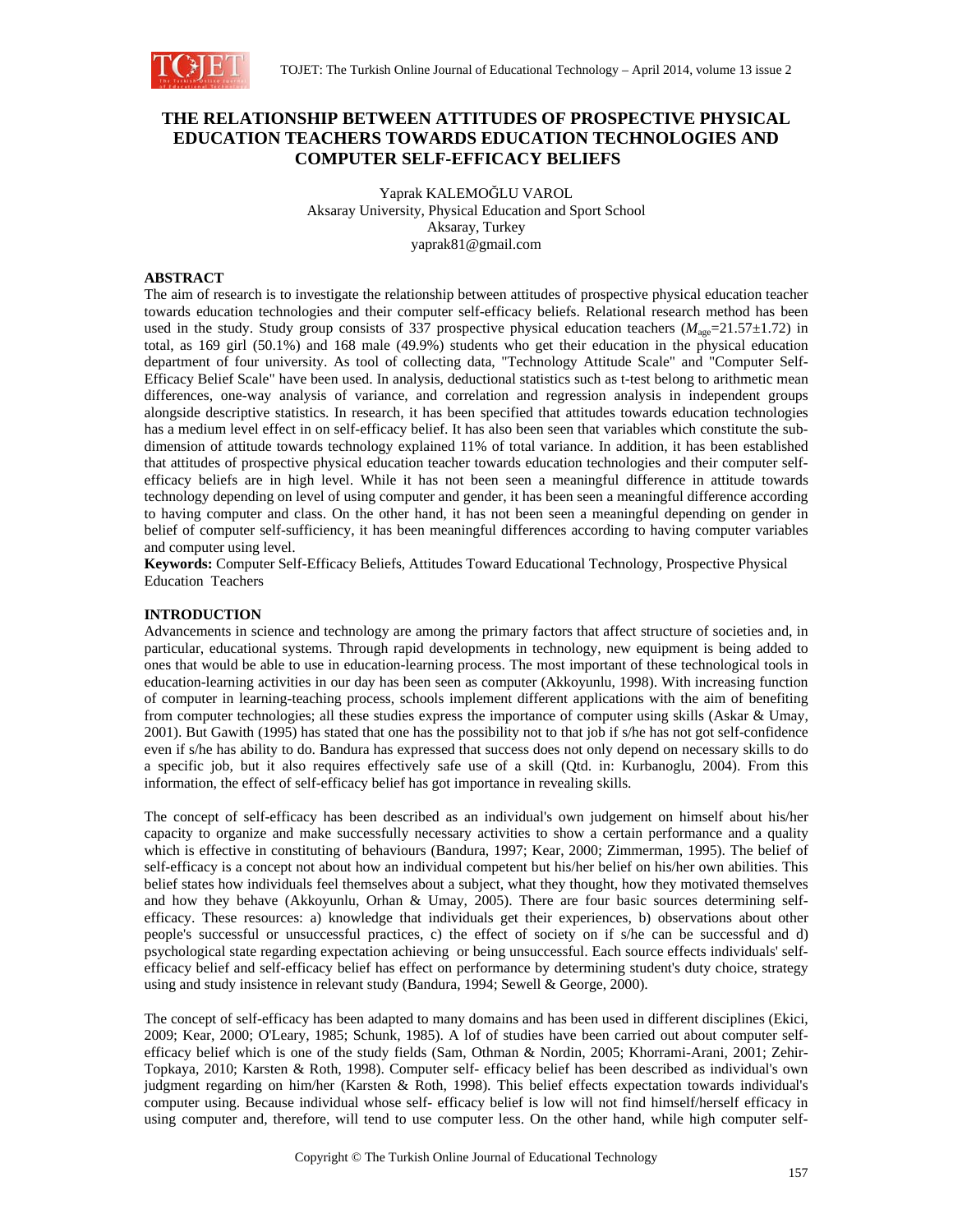

efficacy increases individual's frequency of using technology it will decrease their computer related concerns (Khorrami-Arani, 2001). Studies on this subject have revealed that individuals whose computer self- efficacy belief are high have more willingness in participating activities relating computer and that it is easier for them to cope when they are challenged by a difficulty (Compeau & Higgins 1995; Karsten & Roth, 1998). In another study, it has been established that self- efficacy of students who get computer lesson during their education in high school and university regarding computer has improved positively (Miura, 1997, In: Askar and Umay, 2001). On the other hand, Murphy and his friends (1989) have stated that computer self- efficacy belief has a positive relationship with participating in activities regarding computer, hoping success, being consistent and patient when confronted with a negative situation regarding computer and computer performance. The study carried by Askar and Umay (2001) with prospective mathematics teacher has shown that students' self- efficacy beliefs against computer are low. Students' self-efficacy belief against computer has also given high relation with their computer experience and using frequency.

In literature, it has been expressed that self- efficacy towards a specific domain would affect those individuals' attitudes and behaviours towards that domain (Ipek & Acuner, 2011). As Yurdugul and Askar (2008) states, one of the main factors on success of students in a certain domain or forming a learning program design is "attitude" variable towards learning products. Attitudes form human behaviours with different ways, determines daily activities and forms behaviours like humans' accepting or leaving (Rikard & Banville, 2006).Various definitions made on literature on attitude concept and these definitions have expressed different sides of attitude concept. Smith (1968) describes attitude as "an inclination which attributed to an individual and which regularly constitutes his/her thinking, feeling and behaviours regarding a psychological event (Qtd. in Kagitcibasi, 1999). According to Safrit and Wood (1995); a situation is a special feeling felt against a situation, person or activity. Tezbasaran (1997) has expressed the attitude as inclination to make a reaction, either positive or negative, to certain object, situation, institution, concept or other people.

From this point, it could be said that, self- efficacy belief in individuals regarding computer will not be sufficient alone, however, attitude towards computer and therefore technology might have effect on computer self- efficacy belief. In terms of future of societies, all societies, particularly most developed ones, are in effort to give their individuals a quality education by using technology in education which is one of the most important domain in which technology was used (MEB, 2004). Technology was seen as an indicator of high quality in education by many educator, teacher, researcher, therefore the importance of technology integration in schools will increase. Therefore, in order to grow individuals who access to the knowledge and use this knowledge teachers have effectively to use technologic equipment (computer, internet, etc.) and have these skills (Erdemir & Bakirci, 2009). When considered all these results, the necessity of knowing students' attitudes and ideas towards technologic equipment (Yavuz & Coskun, 2008). That teachers who consist of human power source of educational system gain relevant sufficiency is important on the name of keeping up with time, developing technology, consisting of a future that has a high welfare level and growing students with this aim (Odabasi  $\&$ Kabakci, 2007). That teacher use technology in learning environment will cause students' success to increase. The attitude and self-confidence of prospective teachers to use technology when they started their profession play an important role in whether students use technology in learning environment and therefore in student success (Christanse, 2002; McGrail, 2005). In various domains, studies were carried out with the aim of determining the attitudes of candidate teachers towards technology (Yavuz & Coskun, 2008; Yilmaz, Ulucan & Pehlivan, 2010; Erdemir, Bakirci & Eyduran, 2009; Teo, 2008; Ipek & Acuner, 2011). In the study carried by Yavuz and Coskun (2008) with primary school teachers, it has been established that students use technologic equipment in teaching to increase students' attitude positively and has been determined that students have positive ideas about using technology. In the study was carried out by Erdemir and his friends (2009) with students of primary school mathematics, science, social sciences, pre-school, class and Turkish teaching students, while prospective teachers do not feel themselves sufficient in using internet, computer with the aim of teaching, they stated that they were sufficient to use searching motors, can prepare simple materials, can't prepare complex and multi-purposeful teaching devices. Also, in the self- efficacy of using technology with the aim of teaching, it has been concluded that woman prospective teachers are in better level than man prospective teachers. Also, it has been expressed to the prospective teachers that with individual research and project home works which requires use of individual research and project home works this difference can be erased. In the studies which are carried by Teo (2008) with prospective teachers, it has been found that there was a positive relationship between attitude towards computer and attitude towards education technology. Yılmaz and his friends (2010), in their study they determined the attitude of prospective physical education teachers toward technology has determined that using technological materials in teaching affected students attitude scores in a positive way. In the study carried out by Ipek and Acuner (2011), it has been observed that the prospective primary school teachers' computer self- efficacy beliefs can be forecasted in a statistically meaningful level from their attitudes toward education technologies. On the other hand, it has been concluded that computer self-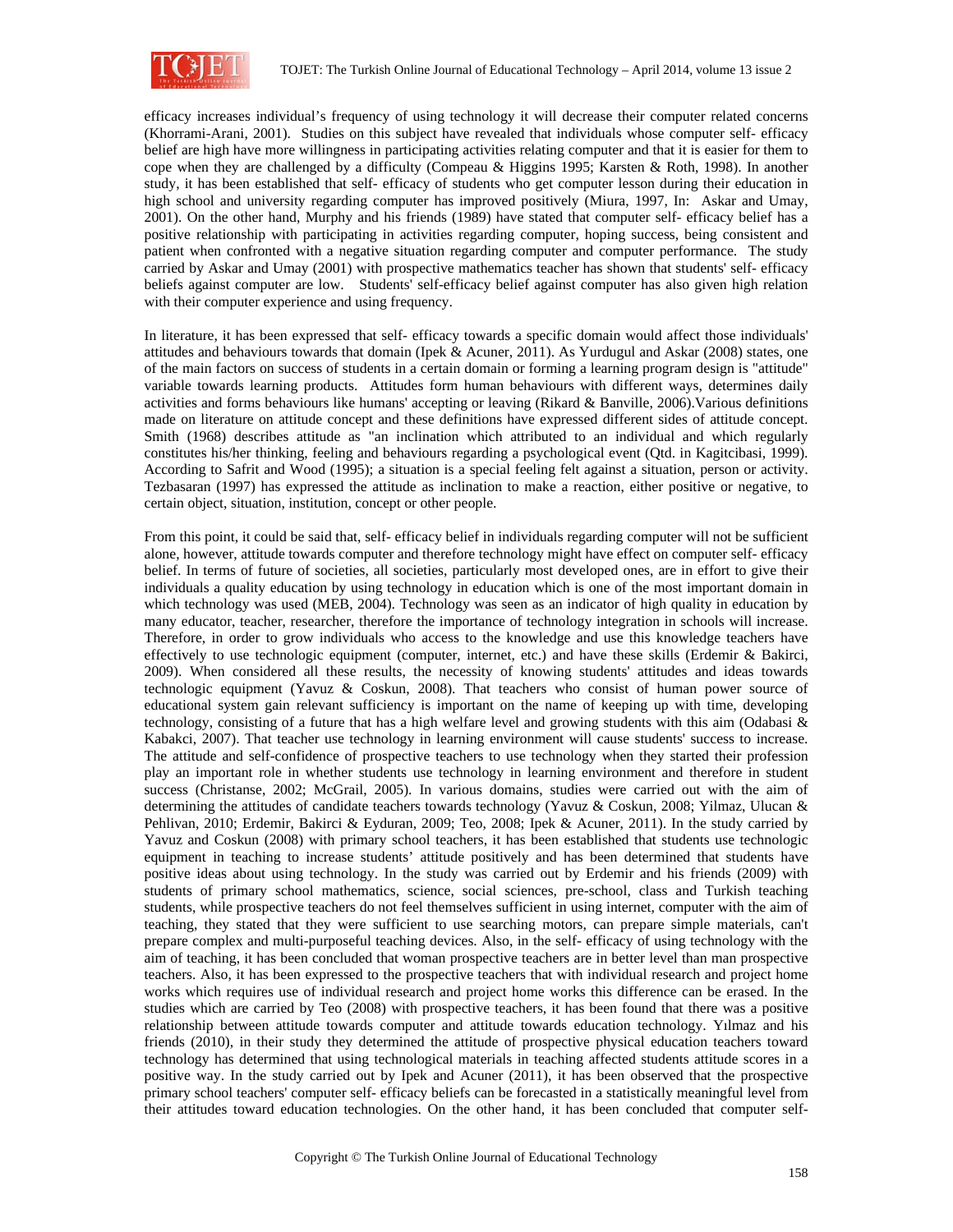

efficacy beliefs of male prospective teachers are higher than that of females and that computer self- efficacy beliefs of prospective teachers who have a computer are higher than that of those who have not got.

When studies regarding attitudes investigated, it has been seen that studies were usually carried out with mathematics, science, social sciences and that prospective primary school teachers and studies on physical education is limited. In fact, that teachers' who will exercise the lesson attitudes towards technology, ideas, ability to use equipment is extremely important for getting maximum benefits at highest level from physical education lessons that play an important role in terms of realizing the aim of education within education system. Also Yaman (2007) has stated that physical education teachers have to develop their knowledge and skills in order to use computers as teaching tools and support and guide students to use these technologies for learning. Together with this, when considered that self- efficacy belief and attitude towards computer is important in terms of individuals' professional success (Ipek & Acuner, 2011); it has been thought that investigating the relationship between computer self- efficacy belief and education technology could be helpful. From this perspective, it has been aimed to investigate the attitude of prospective physical education teachers' toward using technologic equipment and to investigate computer self- efficacy according to other valuables (gender, class, having a computer and level of using computer) and to determine that attitude towards education technology, computer self- efficacy predicate power.

### **METHOD**

In research, relational research model has been used. In research, relationship between attitude of prospective physical education teacher toward using technology in education and computer self- efficacy belief and whether or not relation has shown difference according to gender, class, having computer and level of using computer have been investigated.

### **Study Group**

Research group was constituted by 337 prospective physical education teacher  $(M_{\text{age}}=21.57\pm1.72)$  who were chosen by random sample and who take their education at four universities' department of physical education and sport. Descriptive statistics belong to research group was given at Table 1.

|                                           |          | Table 1. Descriptive statistics regarding the study group |               |
|-------------------------------------------|----------|-----------------------------------------------------------|---------------|
| <b>Variables</b>                          |          | N                                                         | $\frac{0}{0}$ |
|                                           | Female   | 169                                                       | 50,1          |
| Gender                                    | Male     | 168                                                       | 49,9          |
|                                           | 1. Grade | 97                                                        | 28,8          |
| 2. Grade<br>Grade<br>3. Grade<br>4. Grade | 67       | 19,9                                                      |               |
|                                           |          | 63                                                        | 18,7          |
|                                           | 110      | 32,6                                                      |               |
|                                           | Yes      | 281                                                       | 83,4          |
| <b>Having computer</b>                    | No       | 56                                                        | 16,6          |
|                                           | High     | 91                                                        | 27,0          |
| Using computer level                      | Middle   | 212                                                       | 62,9          |
|                                           | Lower    | 34                                                        | 10,1          |

Table 1. Descriptive statistics regarding the study group

### **Data Collection Tools**

As tool for collecting, individual information form, "Technology Attitude Scale" and "Computer Self-Efficacy Belief Scale" have been used.

*Individual Information Form:* In this form, there are articles regarding students' features who participated in the research such as their class where they are taught, the situation of having computer and their level of using computer.

*Technology Attitude Scale:* The scale improved by Soner Yavuz (2005) has been constituted by 5 factors. Factors in scale has been named as "not using technological tools in education", "using technological tools in education", "the effects of technology in educational life", "teaching how to use technological tools" and "evaluating technological tools". In sample, there are 19 articles of which 6 are negative and 13 are positive. For instance, Cronbach Alpha reliability coefficient as .87. Articles in scale's total correlations estimated for item discrimination and item difficulty has changed between .24 - .68. Scale is 5 point Likert type scale in the way following (1) I definitely disagree, (2) I disagree, (3) I am neutral, (4) I agree, (5) I definitely agree. According to this, a value from 5 to 1 respectively is given to options of positive items while a value from 1 to 5 is given to negative options respectively, thus all options ere coded.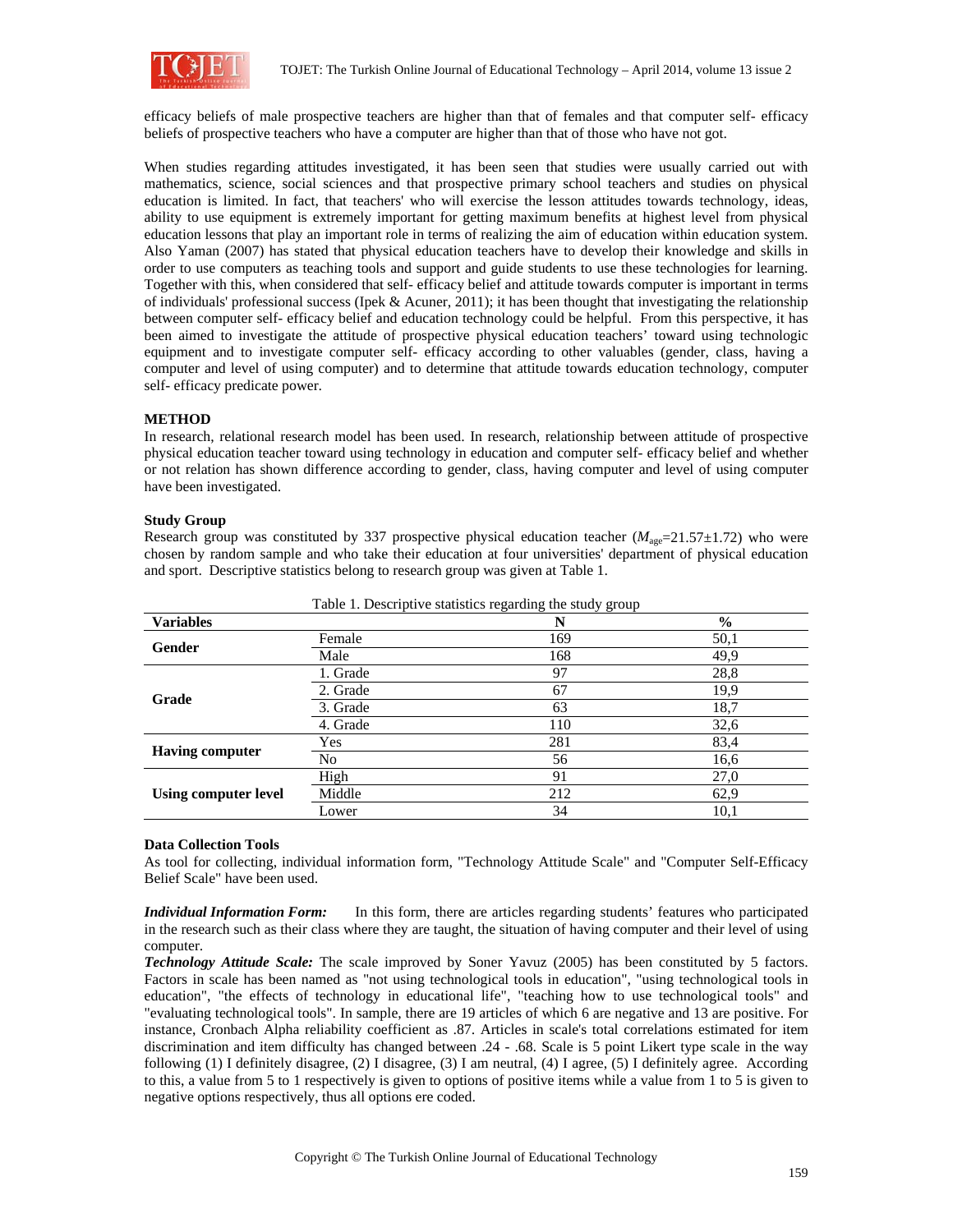

*Computer Self-Efficacy Belief Scale:* The scale developed by Askar and Umay (2001) is consisted by 18 items. For instance, Cronbach Alpha reliability coefficient was estimated as .71. Scale is 5 point Likert type scale which is graded as (1) is never, (5) is always for positive items and for negative items (1) is always, (5) is never. When items' discrimination was estimated, items discrimination of most of items is understood to be high.

### **Analysis of Data**

Before analysing of research data, the distribution was seen. It has been determined research data suits to normal distribution by Kolmogorov-Smirnov of Lilliefors test, Histogram graphic and normal distribution curve and Skewness and Kurtosis. In research, primarily overall arithmetic value of items took place in each sub-scale was estimated and a score for that factor was determined. Analysis was carried via this factor points. In the analysis of data descriptive statistics (number, percentage, arithmetic medium and standard deviation); with the aim of determining difference between dependent and independent variables; and t Test and one-way variance analysis (One-Way-Anova) for independent groups; with the aim of determining relation Pearson Product Moment Correlation Co-efficient technique was used. In the one way variance analysis (Anova), Tukey post-hoc test was carried with the aim of finding in which groups are inter unit differences. Together with this, Multi Linear Regression Analysis was carried out with the aim of determining attitude toward education technologies' prediction power of computer self-sufficiency belief. In this analysis, each of attitude toward technology scale sub-factor scores has taken as dependent variable and computer self-sufficiency belief scale is taken as dependent variable. In the interpretation of data, 0.01 and 0.05 significant level was used. Research data was analysed with SPSS 17 program.

### **FINDINGS**

Arithmetic medium and standard deviations regarding attitude of prospective physical education teacher toward education technologies and computer self- efficacy beliefs are given in Table 2.

Table 2. Attitude toward education technology and computer self-efficacy belief scores

| ⊷.<br>Dimension        |     | $\sim$ $\sim$ | сn<br>5V |
|------------------------|-----|---------------|----------|
| Technology a           | າາຕ | 70            | . 2.168  |
| attitude               | ັ   | 2.48          |          |
| Computer self-efficacy | າາາ | ാറ            | 9.996    |
| beliefs                | ັບ  | ∪ ⊥ .∠        |          |

When Table 2 is investigated, arithmetic medium of prospective physical education teachers was estimated  $M_{\text{self}}$ efficacy=61.29 and medium score regarding attitudes toward education technologies was estimated as *M*attitude=72.48.

### *Attitude and Computer Self-Efficacy Belief Toward According to Gender Variable*

Primarily homogeneity test was carried out to determine whether computer self-efficacy beliefs and attitudes of prospective physical education teachers towards education technologies are differentiated according to gender variable and it has been seen that variances are homogeny. In this direction, t-test belong to arithmetic medium was carried out in independent groups (Table 3).

| <b>Dimension</b>                         | Gender | n   | $\boldsymbol{X}$ | <b>SD</b> | Df  | t        | p    |
|------------------------------------------|--------|-----|------------------|-----------|-----|----------|------|
| Not using technological tools in         | Female | 169 | 19.31            | 4.595     | 335 | $-0.766$ | .444 |
| education                                | Male   | 168 | 19.61            | 3.982     |     |          |      |
|                                          | Female | 169 | 15.37            | 3.332     | 335 | 1.010    | .313 |
| Using technological tools in education   | Male   | 168 | 14.98            | 3.756     |     |          |      |
| The effects of technology in educational | Female | 169 | 14.92            | 2.709     |     | $-1.254$ | .211 |
| life                                     | Male   | 168 | 15.56            | 6.012     | 335 |          |      |
|                                          | Female | 169 | 14.71            | 3.778     | 335 | $-1.339$ | .182 |
| Teaching how to use technological tools  | Male   | 168 | 15.22            | 3.278     |     |          |      |
| Evaluating technological tools           | Female | 169 | 7.62             | 1.876     | 335 | .194     | .846 |
|                                          | Male   | 168 | 7.58             | 1.714     |     |          |      |
| <b>Technology attitude total</b>         | Female | 169 | 71.94            | 11.422    | 335 | $-0.816$ | .415 |
|                                          | Male   | 168 | 73.02            | 12.888    |     |          |      |
| <b>Computer self-efficacy beliefs</b>    | Female | 169 | 60.85            | 10.138    | 335 | $-0.808$ | .420 |
|                                          | Male   | 168 | 61.73<br>9.861   |           |     |          |      |

Table 3. Attitude toward education technologies and computer self-efficacy belief according to gender variable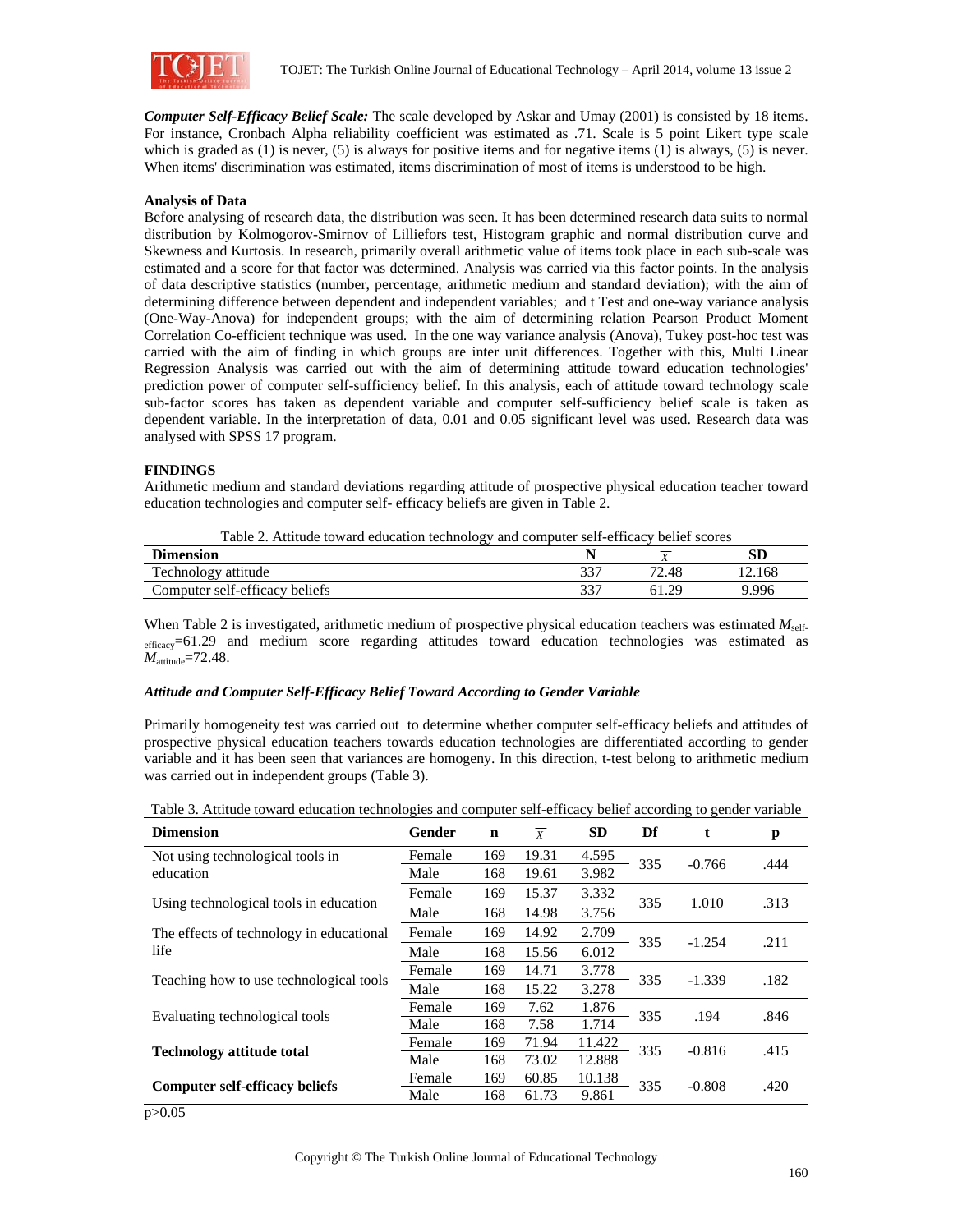

When Table 3 is investigated; in the total score of prospective physical education teachers toward education technologies ( $M_{\text{male}}$ =73.02;  $M_{\text{female}}$ =71,94) and in computer self-efficacy belief ( $M_{\text{male}}$ =61.73;  $M_{\text{female}}$ =60.85) a meaningful difference has not been seen according to gender (p>.05).

### *Computer Self-Efficacy Belief and Attitude towards Education Technology According to Grade Variable*

Primarily homogeneity test was carried out to determine whether computer self-efficacy beliefs and attitudes of prospective physical education teachers towards education technologies are differentiated according to grade variable and it has been seen that variances are homogeny. In this direction, one-way variance analysis was made (ANOVA). (Table 4)

| <b>Dimension</b>                           | Grade          | $\mathbf n$ | $\overline{X}$ | <b>SD</b> | Df | F     | p       | <b>Tukey</b><br><b>HSD</b> |
|--------------------------------------------|----------------|-------------|----------------|-----------|----|-------|---------|----------------------------|
|                                            | 1              | 97          | 19.07          | 3.854     |    |       |         |                            |
| Not using technological tools in           | 2              | 67          | 19.26          | 4.863     | 3  | 1.911 | .127    |                            |
| education                                  | 3              | 63          | 20.63          | 4.151     |    |       |         |                            |
|                                            | 4              | 110         | 19.34          | 4.333     |    |       |         |                            |
|                                            | 1              | 97          | 14.93          | 3.529     |    |       | .033    |                            |
| Using technological tools in               | $\overline{2}$ | 67          | 14.61          | 2.953     | 3  | 2.956 |         |                            |
| education                                  | 3              | 63          | 14.74          | 4.482     |    |       |         |                            |
|                                            | 4              | 110         | 15.98          | 3.188     |    |       |         |                            |
|                                            | 1              | 97          | 14.85          | 2.268     |    |       |         |                            |
| The effects of technology in               | $\overline{2}$ | 67          | 17.26          | 8.640     | 3  | 5.554 | $.001*$ | 1 < 2                      |
| educational life                           | 3              | 63          | 14.47          | 3.078     |    |       |         | 2 > 3<br>2 > 4             |
|                                            | $\overline{4}$ | 110         | 14.80          | 2.948     |    |       |         |                            |
| Teaching how to use technological<br>tools | 1              | 97          | 14.29          | 3.553     |    | 2.185 | .090    |                            |
|                                            | $\overline{2}$ | 67          | 14.89          | 3.477     | 3  |       |         |                            |
|                                            | 3              | 63          | 15.68          | 3.775     |    |       |         |                            |
|                                            | 4              | 110         | 15.19          | 3.374     |    |       |         |                            |
|                                            | 1              | 97          | 7.46           | 1.677     |    |       |         |                            |
|                                            | $\overline{2}$ | 67          | 7.35           | 1.524     | 3  |       | .246    |                            |
| Evaluating technological tools             | 3              | 63          | 7.61           | 1.772     |    | 1.389 |         |                            |
|                                            | $\overline{4}$ | 110         | 7.86           | 2.034     |    |       |         |                            |
|                                            | 1              | 97          | 70.62          | 9.886     |    |       |         |                            |
|                                            | $\overline{c}$ | 67          | 73.40          | 14.852    | 3  |       | .364    |                            |
| <b>Technology attitude total</b>           | $\overline{3}$ | 63          | 73.15          | 11.119    |    | 1.065 |         |                            |
|                                            | $\overline{4}$ | 110         | 73.18          | 12.733    |    |       |         |                            |
|                                            | 1              | 97          | 59.32          | 9.864     |    |       |         |                            |
|                                            | $\overline{c}$ | 67          | 65.23          | 12.094    | 3  |       |         | 1<2                        |
| <b>Computer self-efficacy beliefs</b>      | 3              | 63          | 58.34          | 9.712     |    | 7.310 | $.000*$ | 2 > 3                      |
|                                            | $\overline{4}$ | 110         | 62.30          | 7.813     |    |       |         |                            |

Tablo 4. Computer Self-Efficacy Belief and Attitude towards Education Technology According to Grade Variable

#### $*p<0.05$

When table 4 is investigated, attitude scale towards education technologies, in the sub-dimension "the effects of technology in educational life", it has been noted that there were important differences. According to this; medium score of first grade prospective physical education teachers  $(\overline{X} = 14.85)$  is lower than that of second grade prospective teachers ( $\overline{X}$  =17.26). However, medium scores of candidates of second grade ( $\overline{X}$  =17.26) are higher than that of third ( $\overline{X}$  =14.47) and fourth grade ( $\overline{X}$  =14.80) prospective teachers are higher than medium scores.

Again, it has been determined that computer self-efficacy belief of prospective teachers has shown meaningful differences. According to this, it has been seen that medium scores of first grade prospective teachers  $(\overline{X} = 59.32)$ , is lower than that of second grade ( $\overline{X} = 65.23$ ), and medium scores of second grade prospective teachers ( $\overline{X}$  =65.23) is larger than that of third grade ( $\overline{X}$  =58.34).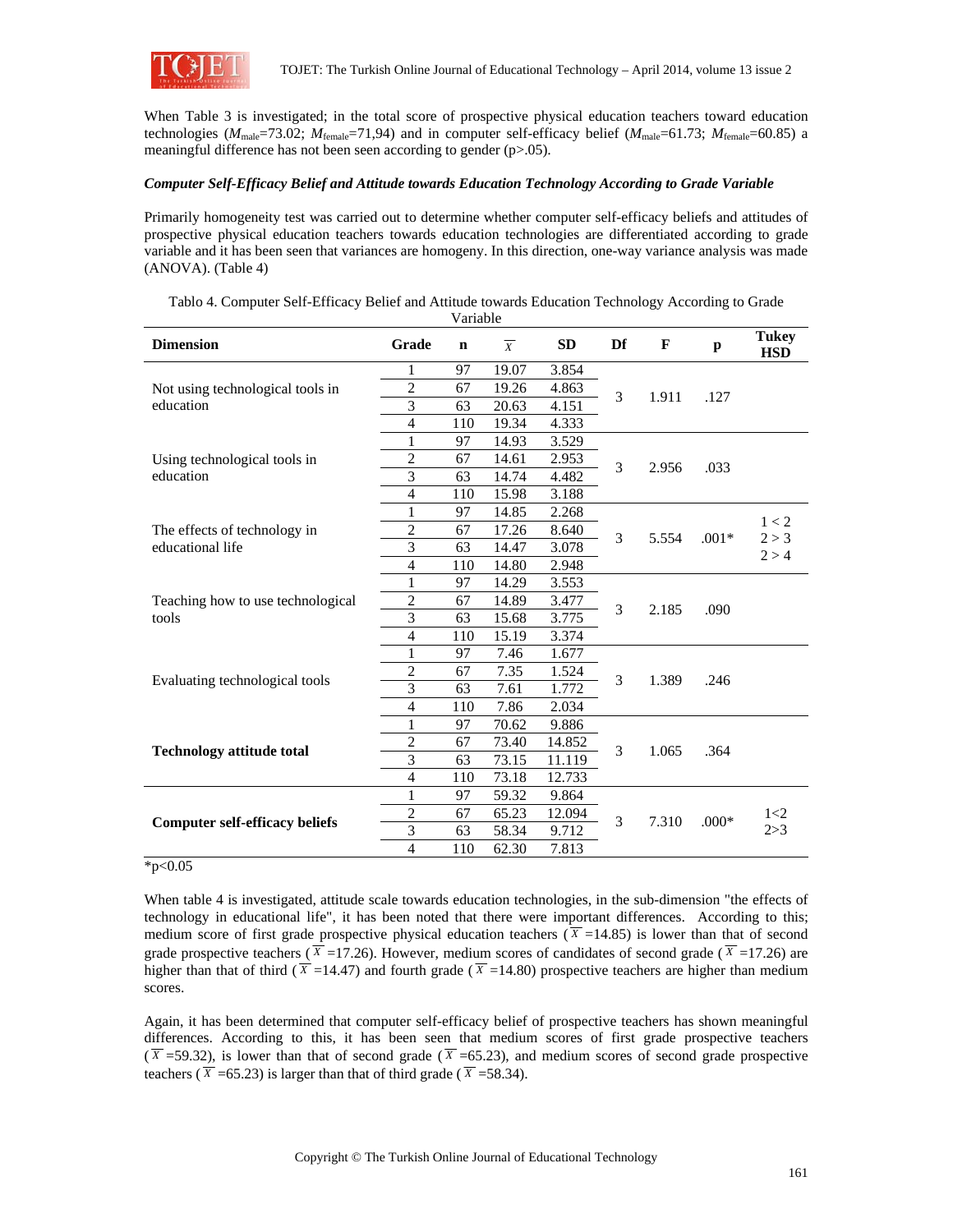

### *Computer Self-Sufficiency Belief and Attitudes toward Education Technologies According to Level of Using Computer*

Primarily homogeneity test was carried out to determine whether computer self-efficacy beliefs and attitudes of prospective physical education teachers towards education technologies are differentiated according to level of using computer variable and it has been seen that variances are homogeny. In this direction, one way variance analysis (ANOVA) has been carried (Table 5).

Tablo 5. Computer self-efficacy belief and attitudes toward education technologies according to level of using computer

|                                                  |              |             |                |           |                |        |         | Tuke            |
|--------------------------------------------------|--------------|-------------|----------------|-----------|----------------|--------|---------|-----------------|
| <b>Dimension</b>                                 | <b>Düzev</b> | $\mathbf n$ | $\overline{X}$ | <b>SD</b> | Df             | F      | p       | y<br><b>HSD</b> |
|                                                  | High         | 91          | 19.56          | 4.206     |                |        |         |                 |
| Not using technological tools in<br>education    | Middle       | 212         | 19.69          | 3.931     | $\overline{2}$ | 2.240  | .108    |                 |
|                                                  | Lower        | 34          | 18.02          | 6.210     |                |        |         |                 |
|                                                  | High         | 91          | 14.59          | 3.744     |                |        |         |                 |
| Using technological tools in<br>education        | Middle       | 212         | 15.49          | 3.366     | 2              | 2.329  | .099    |                 |
|                                                  | Lower        | 34          | 14.76          | 3.985     |                |        |         |                 |
| The effects of technology in<br>educational life | High         | 91          | 14.40          | 2.902     |                |        |         |                 |
|                                                  | Middle       | 212         | 15.80          | 5.264     | 2              | 4.304  | .014    |                 |
|                                                  | Lower        | 34          | 14.00          | 3.954     |                |        |         |                 |
|                                                  | High         | 91          | 15.41          | 3.718     |                |        |         |                 |
| Teaching how to use technological<br>tools       | Middle       | 212         | 15.02          | 3.263     | $\overline{2}$ | 4.250  | .015    |                 |
|                                                  | Lower        | 34          | 13.38          | 4.334     |                |        |         |                 |
|                                                  | High         | 91          | 7.60           | 1.645     |                |        |         |                 |
| Evaluating technological tools                   | Middle       | 212         | 7.66           | 1.726     | 2              | 1.107  | .332    |                 |
|                                                  | Lower        | 34          | 7.17           | 2.479     |                |        |         |                 |
|                                                  | High         | 91          | 71.58          | 11.253    |                |        |         |                 |
| <b>Technology attitude total</b>                 | Middle       | 212         | 73.69          | 11.771    | 2              | 4.415  | .013    |                 |
|                                                  | Lower        | 34          | 67.35          | 15.411    |                |        |         |                 |
|                                                  | High         | 91          | 65.27          | 10.621    |                |        |         | Y > O           |
| <b>Computer self-efficacy beliefs</b>            | Middle       | 212         | 60.58          | 9.161     | $\overline{2}$ | 15.621 | $.000*$ | Y>D             |
|                                                  | Lower        | 34          | 55.05          | 9.270     |                |        |         |                 |

#### $*p<0.05$

When table 4 is investigated, attitude scale towards education technologies, in the sub-dimension "the effects of technology in educational life", it has been noted that there were important differences.

It has been established that self-efficacy of prospective teachers has shown meaningful differences according to level of using computer. According to this, it has been seen that high scores of prospective teachers who can use computer ( $\overline{X}$  =65.27) is larger than that of prospective teachers who can use computer in middle ( $\overline{X}$  =60.58) and lower levels ( $\overline{X}$  =55.05).

### *Computer Self-Efficacy Belief and Attitude toward Education Technologies According to Having Computer*

Primarily homogeneity test was carried out to determine whether computer self-efficacy beliefs and attitudes of prospective physical education teachers towards education technologies are differentiated according to having computer variable and it has been seen that variances are homogeny. T-test was carried out belonged to arithmetical mediums in independent groups in this direction.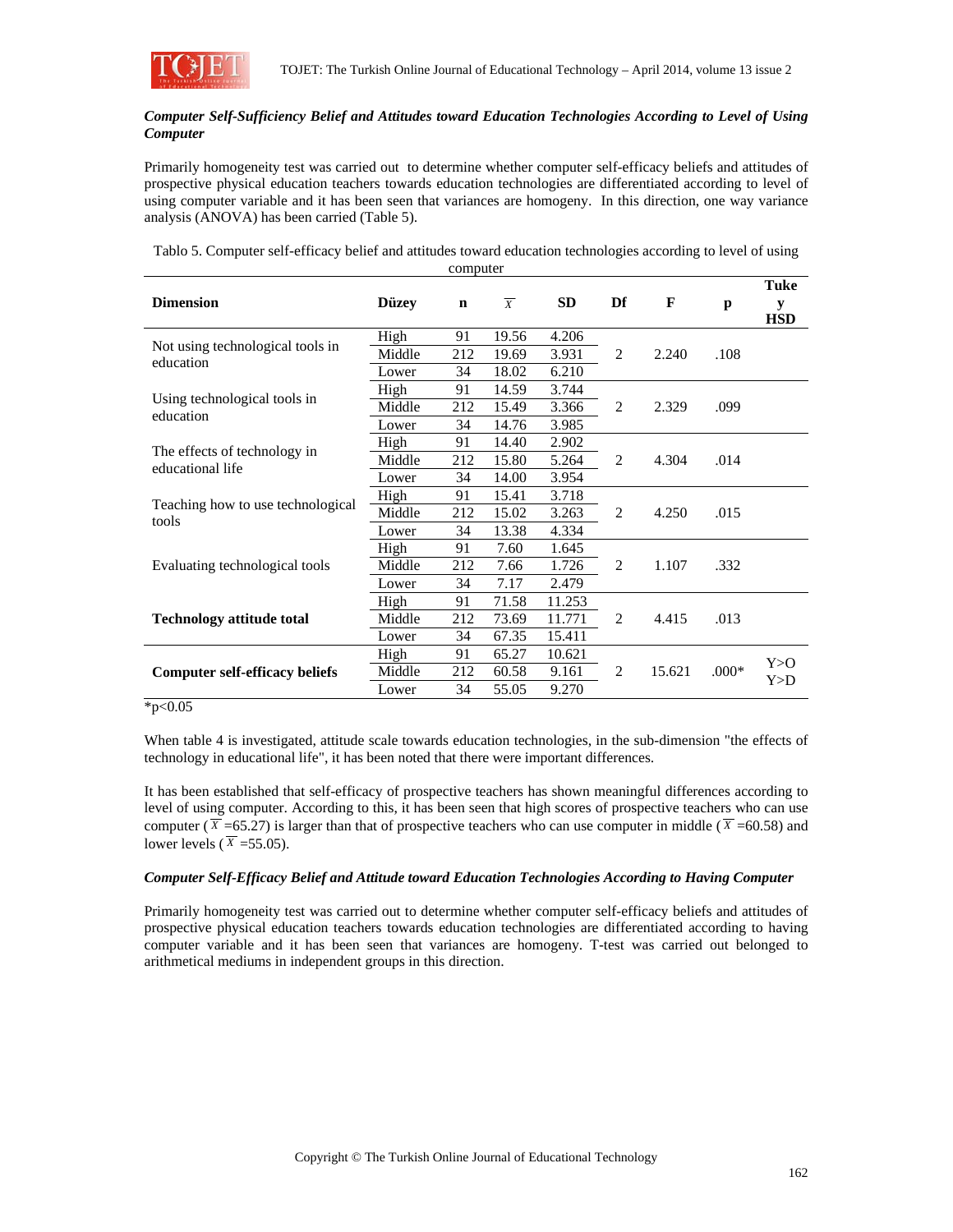

| <b>Dimension</b>                                 | <b>Bilgisayar</b><br>a Sahip | $\mathbf n$ | $\overline{X}$ | <b>SD</b> | Df  | t     | p       |
|--------------------------------------------------|------------------------------|-------------|----------------|-----------|-----|-------|---------|
| Not using technological tools in                 | Yes                          | 281         | 19.72          | 4.150     | 335 | 2.211 | .028    |
| education                                        | N <sub>o</sub>               | 56          | 18.33          | 4.855     |     |       |         |
| Using technological tools in education           | Yes                          | 281         | 15.39          | 3.420     | 335 | 2.533 | .012    |
|                                                  | N <sub>o</sub>               | 56          | 14.08          | 4.001     |     |       |         |
| The effects of technology in<br>educational life | Yes                          | 281         | 15.32          | 4.859     |     | .652  |         |
|                                                  | No                           | 56          | 14.87          | 3.526     | 335 |       | .515    |
| Teaching how to use technological                | Yes                          | 281         | 15.27          | 3.266     | 335 | 3.667 |         |
| tools                                            | No                           | 56          | 13.41          | 4.401     |     |       | $.000*$ |
| Evaluating technological tools                   | Yes                          | 281         | 7.83           | 1.661     | 335 | 5.502 | $.000*$ |
|                                                  | No                           | 56          | 6.44           | 1.999     |     |       |         |
|                                                  | Yes                          | 281         | 73.54          | 11.652    | 335 | 3.652 | $.000*$ |
| <b>Technology attitude total</b>                 | N <sub>o</sub>               | 56          | 67.16          | 13.368    |     |       |         |
|                                                  | Yes                          | 281         | 62.25          | 9.660     |     |       | $.000*$ |
| <b>Computer self-efficacy beliefs</b>            | N <sub>0</sub>               | 56          | 56.46          | 10.337    | 335 | 4.046 |         |
| $\sim$ $\sim$ $\sim$                             |                              |             |                |           |     |       |         |

Table 6. Computer self-efficacy belief and attitude toward education technologies according to having computer

#### p>0.05

When table 6 is investigated, it has been established that there was a meaningful differences in attitude scale total scores according to education technologies and sub-dimensions of "teaching how to use technological tools" and "evaluating technological tools". According to this, it has been seen that medium scores of prospective teacher who has a computer ( $M_{\text{teaching}}$ =15.27,  $M_{\text{evaluation}}$ =7.83,  $M_{\text{total}}$ =73.54) is larger than that of those who hasn't got a computer ( $M_{\text{teaching}}$ =13.41,  $M_{\text{evolution}}$ =6.44,  $M_{\text{total}}$ =67.16). Meaningful differences have not been seen in other lower dimensions of attitude scales toward education technologies (p>.05).

It has been established that there are meaningful differences according to computer self-efficacy of prospective teachers according to variables of having computer According to this, medium scores of prospective teacher who have computer ( $\overline{X}$  =62.25) is higher than that of those who have not a computer ( $\overline{X}$  =56.46).

### *Relationship between Attitude toward Education Technologies and Computer Self-Efficacy Belief*

The relationship between computer self-efficacy beliefs and attitudes of prospective physical education teachers toward education technologies has been tried to be determined and analysis results were given in Table 7.

| <b>Variables</b>                                                                                      | A        | B        | C        | D        | E        | F     |
|-------------------------------------------------------------------------------------------------------|----------|----------|----------|----------|----------|-------|
| Not using technological tools in<br>education $(A)$                                                   | 1        |          |          |          |          |       |
| Using technological tools in education<br>(B)                                                         | $.134*$  | 1        |          |          |          |       |
| The effects of technology in educational<br>life $(C)$                                                | $.179**$ | .388**   | 1        |          |          |       |
| Teaching how to use technological tools<br>(D)                                                        | $.296**$ | .578**   | $.248**$ | 1        |          |       |
| Evaluating technological tools (E)                                                                    | .208**   | $.561**$ | $.300**$ | $.648**$ | 1        |       |
| Computer self-efficacy beliefs (F)                                                                    | $.223**$ | $.347**$ | .088     | $.281**$ | $.191**$ | 1     |
| Mean                                                                                                  | 19.49    | 15.17    | 15.24    | 14.96    | 7.60     | 61.29 |
| <b>Standart Deviations</b>                                                                            | 4.298    | 3.550    | 4.662    | 3.542    | 1.795    | 9.996 |
| $\alpha$ $\alpha$ $=$ $\alpha$ $\alpha$ $\alpha$ $\alpha$ $=$ $\alpha$ $\alpha$ $\alpha$ $=$ $\alpha$ |          |          |          |          |          |       |

Table 7. Relationship between Attitude toward Education Technologies and Computer Self-Efficacy Belief

\*p<0.05 \*\*p<0.01

When Table 7 is examined, it has been seen that "not using technological tools in education" ( $r=223$ ;  $p<01$ ), "teaching how to use technological tools" (r=.281; p<.01) and "evaluating technological tools" (r=.191, p<.01) sub-dimensions of attitude scale toward education technologies have a relationship with computer self-efficacy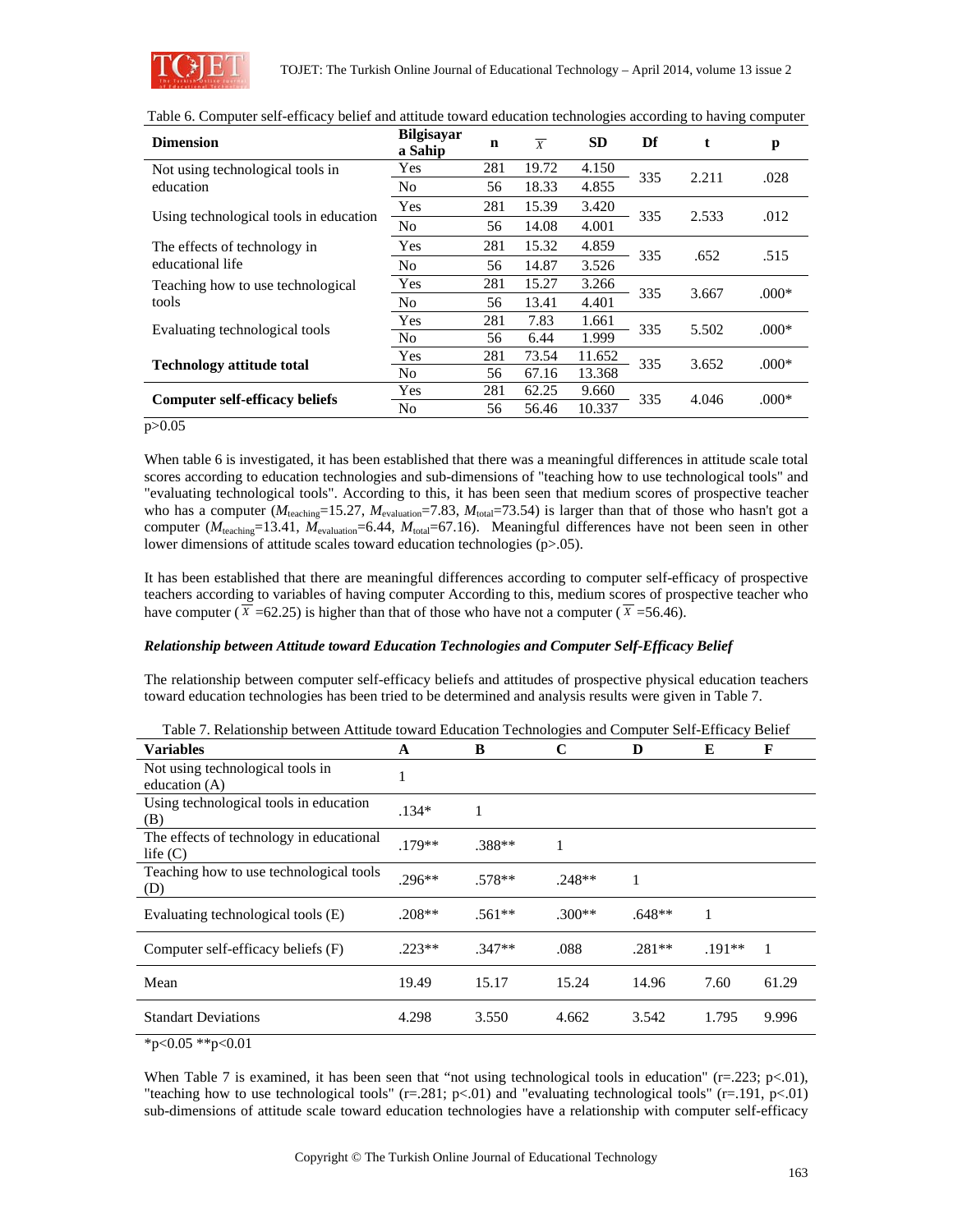

belief in lower level and positive way. However, it has been stated that "using technological tools in education"  $(r=.347; p<.01)$  sub-dimension has a positive relationship with computer self-efficacy belief in middle level.

It has been tried to determine predicting power of computer self-efficacy believes and attitudes toward education technologies and results of analysis is given in Table 8. In analysis, each of sub-factor points of attitude scales toward education technologies was taken as independent variable; computer self-efficacy belief was taken as dependent variable.

| <b>Variables</b>                                 | В        | <b>Standard</b><br><b>Error</b> | ß        | t        | p        | Dual<br>r | <b>Partial</b><br>r |
|--------------------------------------------------|----------|---------------------------------|----------|----------|----------|-----------|---------------------|
| Constant                                         | 42.388   | 3.236                           |          | 13.099   | .000     |           |                     |
| Not using technological<br>tools in education    | 0.383    | 0.127                           | 0.165    | 3.006    | $.003**$ | .223      | .163                |
| Using technological tools<br>in education        | 0.445    | 0.195                           | 0.158    | 2.278    | .023     | .247      | .124                |
| The effects of technology<br>in educational life | $-0.075$ | 0.122                           | $-0.035$ | $-0.616$ | .539     | .088      | $-.034$             |
| Teaching how to use<br>technological tools       | 0.479    | 0.209                           | 0.170    | 2.288    | .023     | .281      | .125                |
| Evaluating technological<br>tools                | $-0.175$ | 0.399                           | $-0.031$ | $-0.438$ | .662     | .191      | $-.024$             |
| $R = 0.338$                                      |          | ${\bf R}^2$ = 0.114             |          |          |          |           |                     |
| $F = 8.543$                                      |          | $p = .000$                      |          |          |          |           |                     |

Table 8. The result of analysis regarding predicting computer self-efficacy belief

\*\*p< $0.01$ 

When findings in Table 8 is investigated, prediction equation of sub-dimensions of attitude scale toward education technologies is important  $(R=0.338; p<.01)$ . Variables consisting sub-dimension of attitude scale explains %11 of total variance. The relative order of importance of predictive variables according to standardized regression coefficient (ß) is in the following way: teaching how to use technological tools, not using technological tools in education, using technological tools in education, the effects of technology in educational life and evaluating technological tools

When the results regarding meaningful of regression coefficient is investigated, it has been seen that the subdimension of "not using technological tools in education" is an important and meaningful predictive on computer self-sufficiency believes. It has been seen that the sub-dimensions of "Teaching how to use technological tools", "using technological tools in education", "the effects of technology in educational life" and "evaluating technological tools" are not meaningful and important predictive.

# **CONCLUSION**

According to findings obtained in research, the attitudes prospective physical education teachers toward education technology realized in high level (Table 2). This finding has shown parallelism with some studied in which attitudes toward education technology was determined (Yavuz & Coskun, 2008; Arslan, 2008; Basarici & Ural, 2009; Yılmaz et al., 2010). On the other hand, another finding obtained from research, computer selfefficacy beliefs have realized in prospective physical education teachers in high level again (Table 2). While this result shows parallelism with some study results (Arslan, 2008; Orhan, 2005); does not coincide with some studies' results (Askar & Umay, 2001; Yilmaz, Gercek, Koseoglu & Soran, 2006) When considered that selfefficacy belief directly created a positive effect on intention to use computer and accept technology (Hu, Clark & Ma, 2003), it could be said that qualities of prospective physical education teachers to use computer and knowledge technologies on their lessons in future and various education qualities could be higher.

It has not been seen a meaningful difference between male and female prospective teachers when their attitudes toward education technologies was considered (Table 3). This finding has shown parallelism with many studies (Ipek & Acuner, 2011; Basarici & Ural, 2009; Celik & Bindak, 2005; Yilmaz et. al, 2007). In a similar way, it has not been seen a meaningful difference between males and females when computer self-efficacy beliefs of prospective teachers are investigated (Table 3). While this finding shows similarity with many studies (Yilmaz and et. al, 2006; Ozcelik & Kurt, 2007), it does not coincide with results of many others (Cetin, 2008; Busch, 1995; Tekinarslan, 2008; Erdemir, Bakirci & Eyduran, 2009; Orhan & Akkoyunlu, 2003). Cetin (2008), in his study he carried out with prospective primary school teachers, has stated a meaningful difference in favour of male prospective teacher in computer self-efficacy beliefs scores. In a similar way, it has been observed in study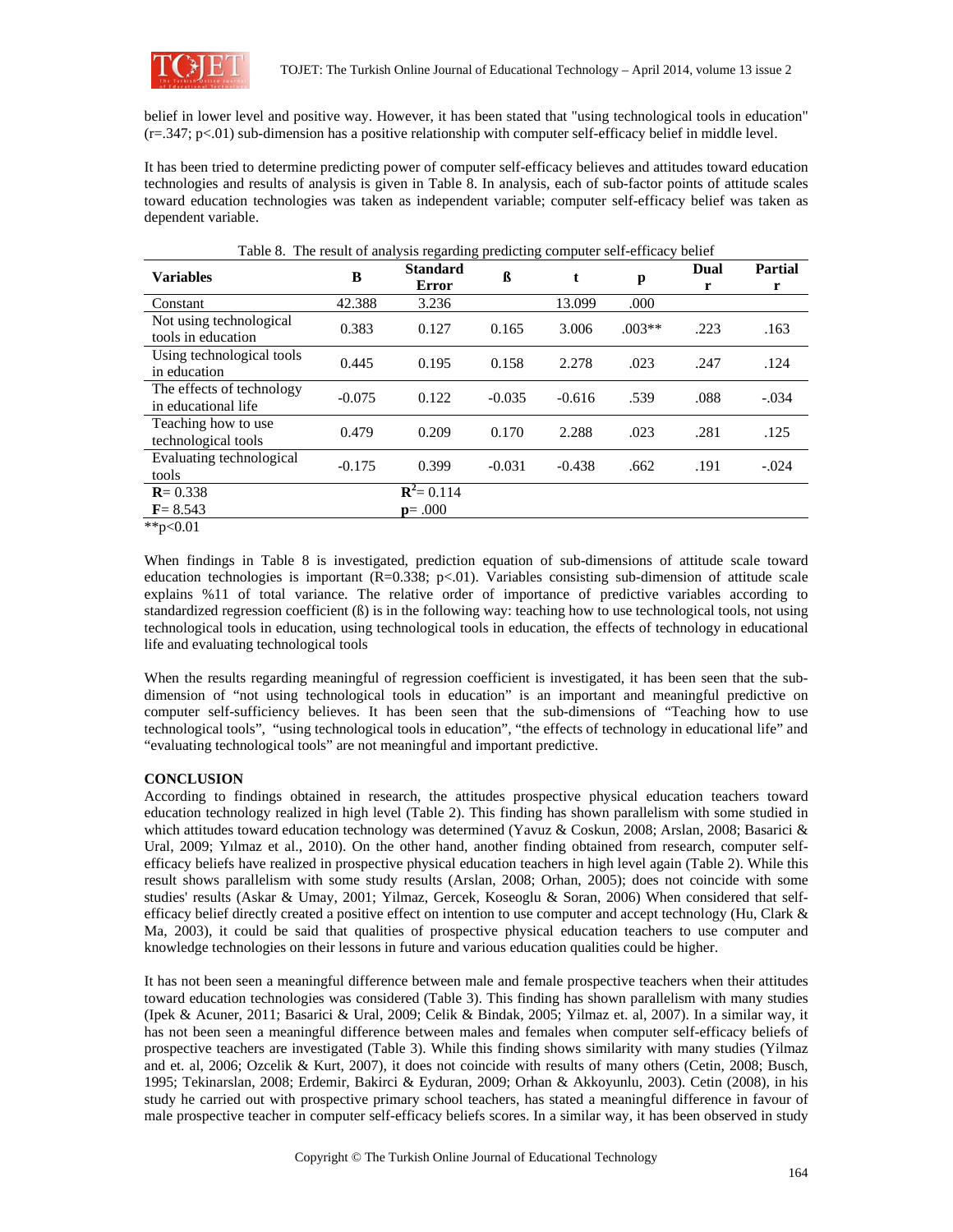

carried out by Tekinarslan (2008) with prospective teachers who receive education in different department in education faculty that self-efficacy of males are higher than that of females in basic technology skills and advance computer technology. As different from other studies, in the studies carried out by Erdemir and et al. with prospective teachers who receive education in departments of primary school mathematics, science, social sciences, pre-school, school and Turkish teaching it has been established that computer self-efficacy beliefs of female prospective teachers are higher than that of male. But when it is considered that the studies which do not coincide with research finding are high in number, it is needed that too many studies have to be carried out in order to determine whether computer self-efficacy beliefs are differentiated according to gender.

It has not been seen a meaningful difference in attitudes of prospective physical education teachers toward education technologies except for sub-dimension of "the effects of technology in educational life" when it is considered according to class variable (Table 4). In sub-dimension of "the effects of technology in educational life", it has been seen that medium scores of first grade prospective teacher is lower than that of second grade. Medium scores of second grade prospective teacher have been estimated as higher than that of both third and fourth grade prospective teachers. Obay and Ozgen (2008) has established that taking lesson of teaching technologies and material improving has created a positive effect in attitudes of prospective teachers toward education technologies positively in their study in which they assessed the attitudes of prospective teachers toward education technology. When it is thought that computer lesson is given at second grade and teaching technologies lesson is given at third grade, the finding we obtained from our study is an unexpected study. It could be thought that this result was caused by positive experiences of prospective physical education teachers regarding education technologies in previous years.

When computer self-efficacy beliefs of prospective physical education teachers are investigated in terms of variable of class, it has been seen that medium score of first grade prospective teachers are lower than that of second grade prospective teachers. However, it has been seen that medium score of second grade prospective teachers are higher than that of third grade teachers (Table 4). In the study carried out by Cetin, it has been seen that self-efficacy beliefs of candidates of class teaching regarding computer has changed according to the class in which they receive education in a meaningful way. Conversely, Yilmaz and his friends (2006) have not established a meaningful difference between computer self-efficacy beliefs of biology teaching students according to class in which they receive their education. Askar and Umay (2001) have expressed that inexperience and inadequate using of computer has caused that students' self-efficacy against computer is low. Since it is informed that computer self-efficacy is closely related to using computer (Hu and et. al., 2003; Decker, 1998), it can be thought that second grade prospective teachers take computer lesson which is compulsory at second grade and that computer take place in every stage of our lives as a result of rapid spread of computer technologies.

It has not been seen meaningful differences in terms of level of using computer in sub-dimensions and total scores of attitude scale of prospective physical education teachers toward education technologies (Table 5). When computer self-efficacy beliefs of prospective teachers are investigated in terms of level of using computer, it has been seen that medium scores of prospective teachers who can use computer in high level is larger than that of prospective teacher who can use the computer at middle and lower level (Table 5).

It has been established that there are meaningful differences according to situation of having a computer in subdimensions of "teaching how to use technological tools" and "evaluating technological tools" with attitude scale total score toward education technologies of prospective physical education teachers. According to this; it has been seen that prospective teachers having computer are larger than that of those who have not got a computer (Table 6). When the computer self-efficacy beliefs is investigated according to situation of having a computer, the medium scores of prospective teachers who have a computer is higher than that of those who have not got a computer. This finding has shown parallelism with the result of many studies (Askar & Umay, 2001; Celik & Bindak, 2005; Ipek & Acuner, 2011; Tekinarslan, 2008). Since computer self-efficacy is closely related with using computer (Hu et al., 2001; Decker, 1998) and ,as Askar and Umay (2001) stated, inexperience and using computer in inadequate level, that individuals who have computer have a high self-efficacy is an expected situation.

When relationship between sub-dimensions of attitude scales toward education technologies and self-efficacy belief was investigated (Table 7), it has been seen that the sub-dimensions of "not using technological tools in education", "teaching how to use technological tools" and "evaluating technological tools" have a lower level positive relation. However, it has been stated that the sub-dimension of "using technological tools in education" have a middle level positive relation with computer self-sufficiency belief. In a similar way, in the study carried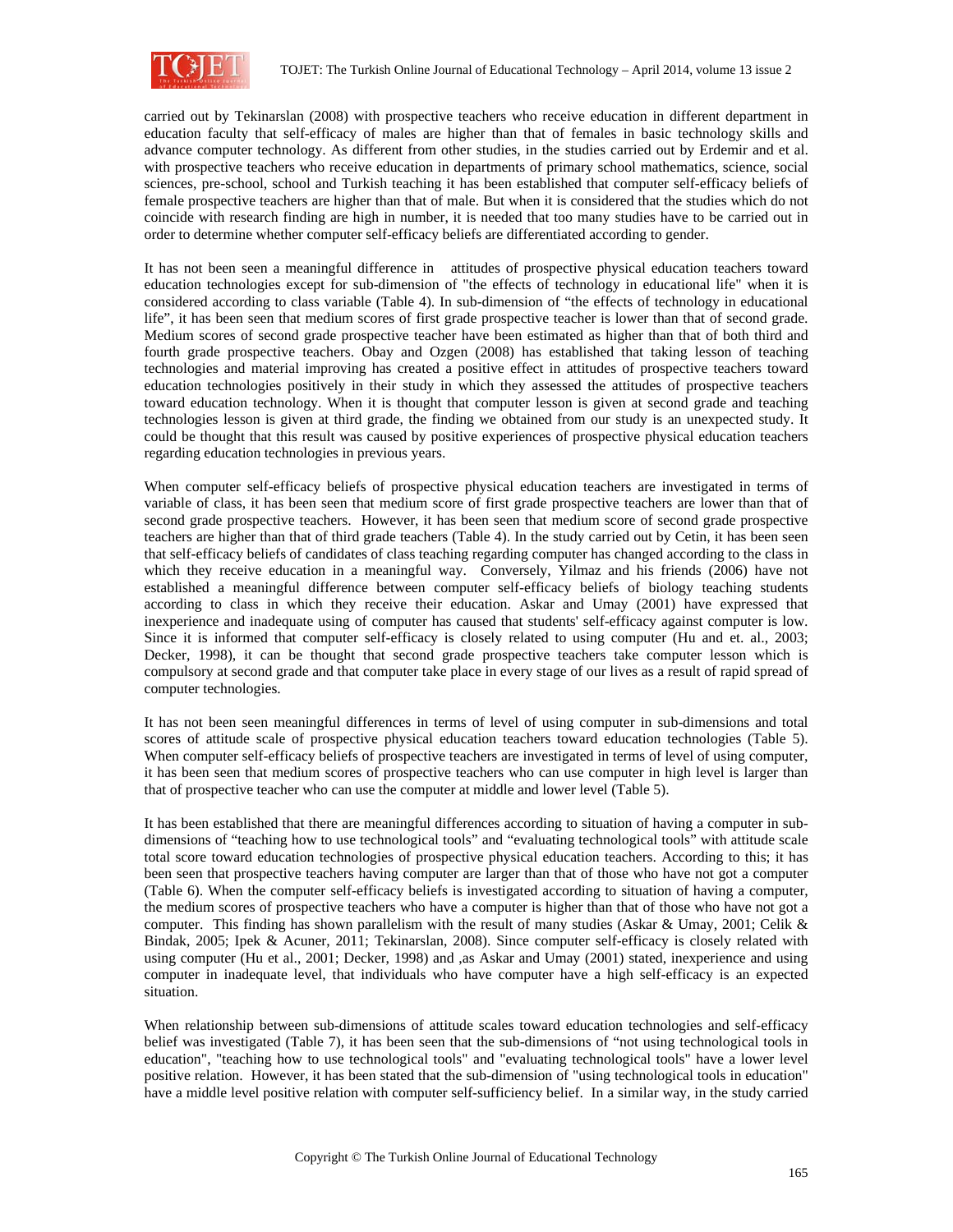

out by Arslan (2008), it has been found a positive and middle level relationship between self-efficacy and attitude toward realizing computer supported education.

In research, it has been determined that sub-dimensions of attitude scale towards education technologies have an effect magnitude in a middle level on computer self-efficacy belief (Table 8). Also, the effect of level of attitude toward education technologies on computer self-efficacy belief is explained with a rate of 11%. In the light of all these results, it has been determined that computer self-efficacy beliefs have an effect magnitude on attitude toward education technologies in low level. This result has shown similarity with the study carried out by Ipek and Acuner (2011) with candidates of class teaching, it has been seen that the attitude of prospective teacher toward education technologies could explain only 3% of variance in computer self-efficacy beliefs. In their study with prospective primary school teacher and social science teachers, Usta and Korkmaz (2010) has shown that a positive increase was seen in attitudes toward using technology in education. Again in a similar way, it has been concluded that there is a middle level and positive relation between computer self-efficacy beliefs and attitudes of prospective teachers toward computer supported education. From this point of view, if there is an increasing in attitude or self-efficacy belief it could be said that the other would decrease in case of decreasing. It also could be said that steps to be taken to increase the self-efficacy belief or attitude would increase the other; the factors that would decrease a variable would decrease the other. Therefore, it is needed to consider this relationship while regulating education environments.

#### **REFERENCES**

- Akkoyunlu, B. (1998). Bilgisayar ve eğitimde kullanılması. *Çağdaş Eğitimde Yeni Teknolojiler.* Eskişehir: Anadolu Üniversitesi Açık Öğretim Fakültesi Yayınları, 33-45.
- Akkoyunlu, B., & Orhan, F. (2003). Bilgisayar ve öğretim teknolojileri eğitimi (BÖTE) bölümü öğrencilerinin bilgisayar kullanma öz yeterlik inancı ile demografik özellikleri arasındaki ilişki. *The Turkish Online Journal of Educational Technology*, 2 (3), 86-93.
- Akkoyunlu, B., Orhan, F., & Umay, A. (2005). A study on developıng teacher self effıcacy scale for computer teachers. *Hacettepe University Journal of Education,* 29, 1-8.
- Arslan, A. (2008). Öğretmen adaylarının bilgisayar destekli eğitim yapmaya yönelik tutumları ve öz yeterlik algıları arasındaki ilişki. *Elektronik Sosyal Bilimler Dergisi*, 7(24), 101-109.
- Aşkar, P., & Umay, A. (2001). Perceived computer self-efficacy of the students in the elementary mathematics teaching programme. *Hacettepe University Journal of Education.* 21, 1-8.
- Bandura. A. (1994). Self-efficacy*.* (Ed. V.S. Ramachaudran) *Encylopedia of Human Behaviour,* 4, 71 -78.
- Bandura, A. (1997). *Self-efficacy: The exercise of control*. New York: Freeman.
- Başarıcı, R., & Ural, A. (2009). Bilgisayar öğretmen adaylarının bilgisayar destekli eğitime yönelik tutumları, *International Online Journal of Educational Sciences*, 1(1), 165-176.
- Busch, T. (1995). Gender differences in self-efficacy and attitudes toward computers, *Journal of Educational Computing Research,* 12(2), 147-158
- Christanse, R. (2002). Effects of technology integration education on the attitudes of teachers and students. *Journal of Research on Technology in Education*, 34(4) 411-434.
- Compeau, D.R., & Higgins, C.A. (1995) Computer self-efficacy: Development of a measure and initial test. *MIS Quarterly*, 19 (2), 189-212.
- Çelik, H.C., & Bindak, R. (2005). İlköğretim okullarında görev yapan öğretmenlerin bilgisayara yönelik tutumlarının çeşitli değişkenlere göre incelenmesi. *İnönü Üniversitesi Eğitim Fakültesi Dergisi*, 6(10), 27–38.
- Çetin, B. (2008). Marmara Üniversitesi sınıf öğretmeni adaylarının bilgisayarla ilgili öz-yeterlik algılarının incelenmesi, *Dicle Üniversitesi Eğitim Fakültesi Dergisi*, 11, 101-114.
- Decker, C. A., (1998). Training transfer: Perceptions of computer use self-efficacy among university employees, *Journal of Vocational and Technical Education*, 14(2), 1-14
- Ekici, G. (2009). Biyoloji öz-yeterlik ölçeğinin Türkçeye uyarlanması. *Kastamonu Eğitim Dergisi*, 17(1), 111- 124.
- Erdemir, N., & Bakırcı, H. (2009). Fen bilgisi öğretmen adaylarının branşlara karşı tutum gelişim ve değişimi. *Kastamonu Üniversitesi Eğitim Fakültesi Dergisi,* 17(1), 161-170.
- Erdemir, N., Bakırcı, H., & Eyduran, E. (2009). Öğretmen adaylarının eğitimde teknolojiyi kullanabilme özgüvenlerinin tespiti. *Türk Fen Eğitimi Dergisi,* 6(3), 99-108.
- Hu, P.J., Clark, T.H.K., & Ma, W.W. (2003) Examining technology acceptance by school teachers: A longitudinal study. *Information & Management*, 41(2), 227-241.
- İpek, C., & Acuner, H. Y. (2011). Sınıf öğretmeni adaylarının bilgisayar öz-yeterlik inançları ve eğitim teknolojilerine yönelik tutumları*. Ahi Evran Üniversitesi Eğitim Fakültesi Dergisi*, 12(2), 23-40.
- Kağıtçıbaşı, C. (1999). *Yeni İnsan ve İnsanlar Sosyal Psikolojiye Giriş*. İstanbul: Evrim Yayınevi, Sosyal Psikoloji Dizisi:1.